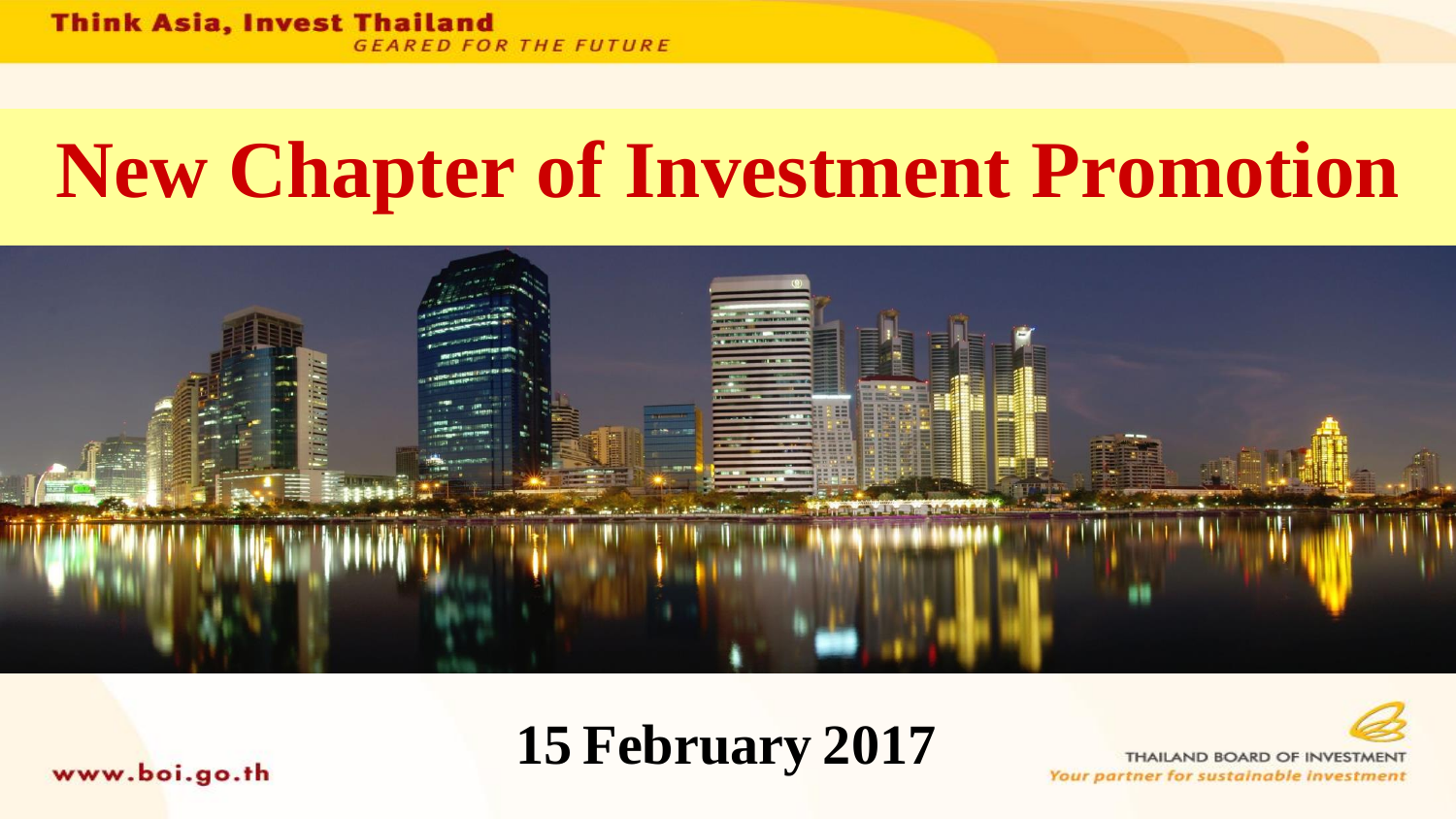

# **Investment Outlook Towards Thailand 4.0**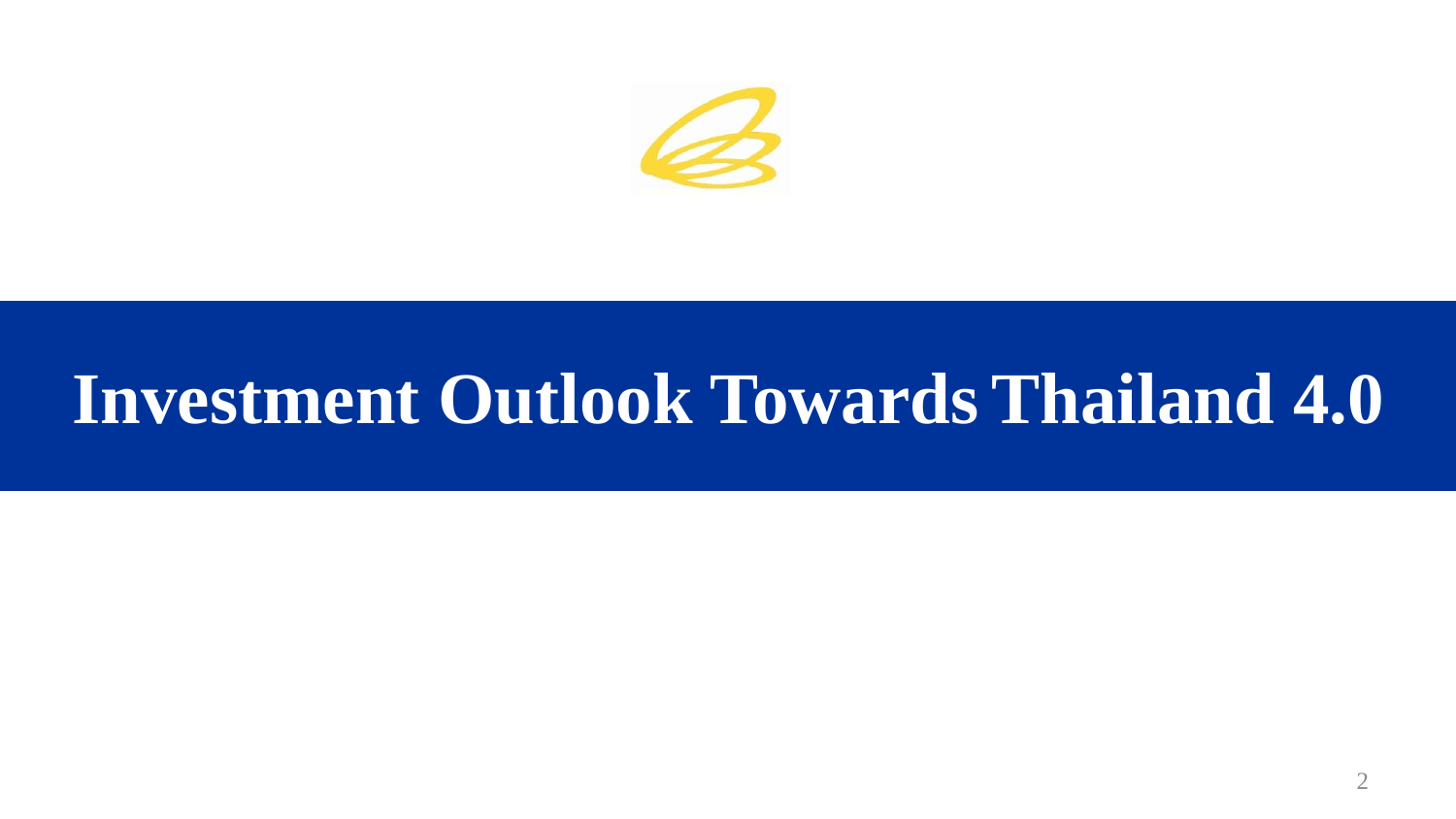#### **New Chapter of Investment Promotion**

#### **Thailand 4.0**

| <b>Core Technology</b>      | <b>Industrial Cluster</b>           |
|-----------------------------|-------------------------------------|
| <b>Bio-tech</b>             | <b>Agriculture &amp; Food</b>       |
| <b>Bio-Med</b>              | <b>Health &amp; Wellness</b>        |
| <b>Mechatronics</b>         | <b>Smart Devices &amp; Robotics</b> |
| <b>Embedded Technology</b>  | Digital & IOT                       |
| <b>Service Design &amp;</b> | <b>Creative, Culture and</b>        |
| Technology                  | <b>High Value Services</b>          |

#### **From To Volume-based Value-based Capital-driven Innovation-driven Physical capital Human capital Manufacturing High value services Sector-based & Standard Tax Incentive Whole** "**tailored**" **packages & Negotiations**

#### **Prioritizing human resources and technology**





#### **Investment 4.0**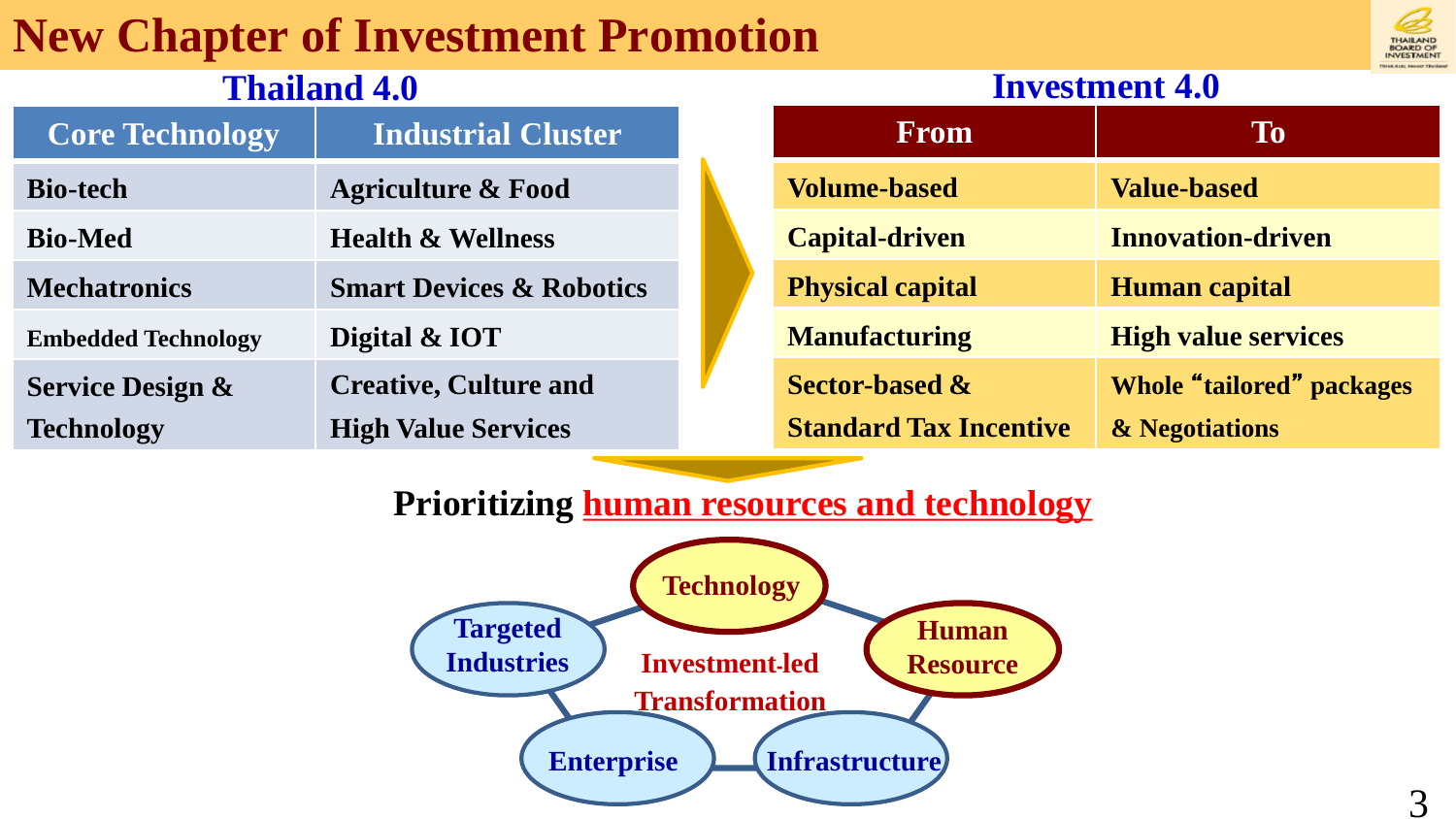## **Investment-led Transformation**



| <b>Promote Core</b><br><b>Technologies</b>                                     | Promote Core Technologies in which Thailand has strong potential, by offering maximum incentives. Some examples of<br>core technologies are Biotech, Nanotech, Advanced Materials, and Digital Technology, which are an integral part of the                                                                                                                                                                                                                                                                                                               |
|--------------------------------------------------------------------------------|------------------------------------------------------------------------------------------------------------------------------------------------------------------------------------------------------------------------------------------------------------------------------------------------------------------------------------------------------------------------------------------------------------------------------------------------------------------------------------------------------------------------------------------------------------|
|                                                                                | development towards Thailand 4.0, and are fundamental to the development of targeted industries.                                                                                                                                                                                                                                                                                                                                                                                                                                                           |
| <b>Promote R&amp;D</b><br>and<br><b>Technology</b><br><b>Transfer</b>          | Promote R&D projects by offering maximum incentives, including exemption of import duties on materials used in R&D.<br>Eligible for Merit-based Incentives (additional 1-3 years of CIT exemption), to promote R&D activities, support<br>academic/research institutes, IP Licensing, advanced technology trainings, development of local suppliers, and<br>product/packaging designs.<br>Prescribe conditions for cooperation with Universities & Industries in certain cases, in order to promote technology<br>transfer and human resources development |
| <b>Promote the</b><br>$\bullet$<br><b>Localization of</b><br><b>Technology</b> | Promote the creation of International Consortiums in industrial technology between the public and private sectors (both<br>domestic and international), as well as between Thai and foreign universities, by attracting a foreign party as a strategic<br>partner, which will ultimately promote the localization of technology.                                                                                                                                                                                                                           |

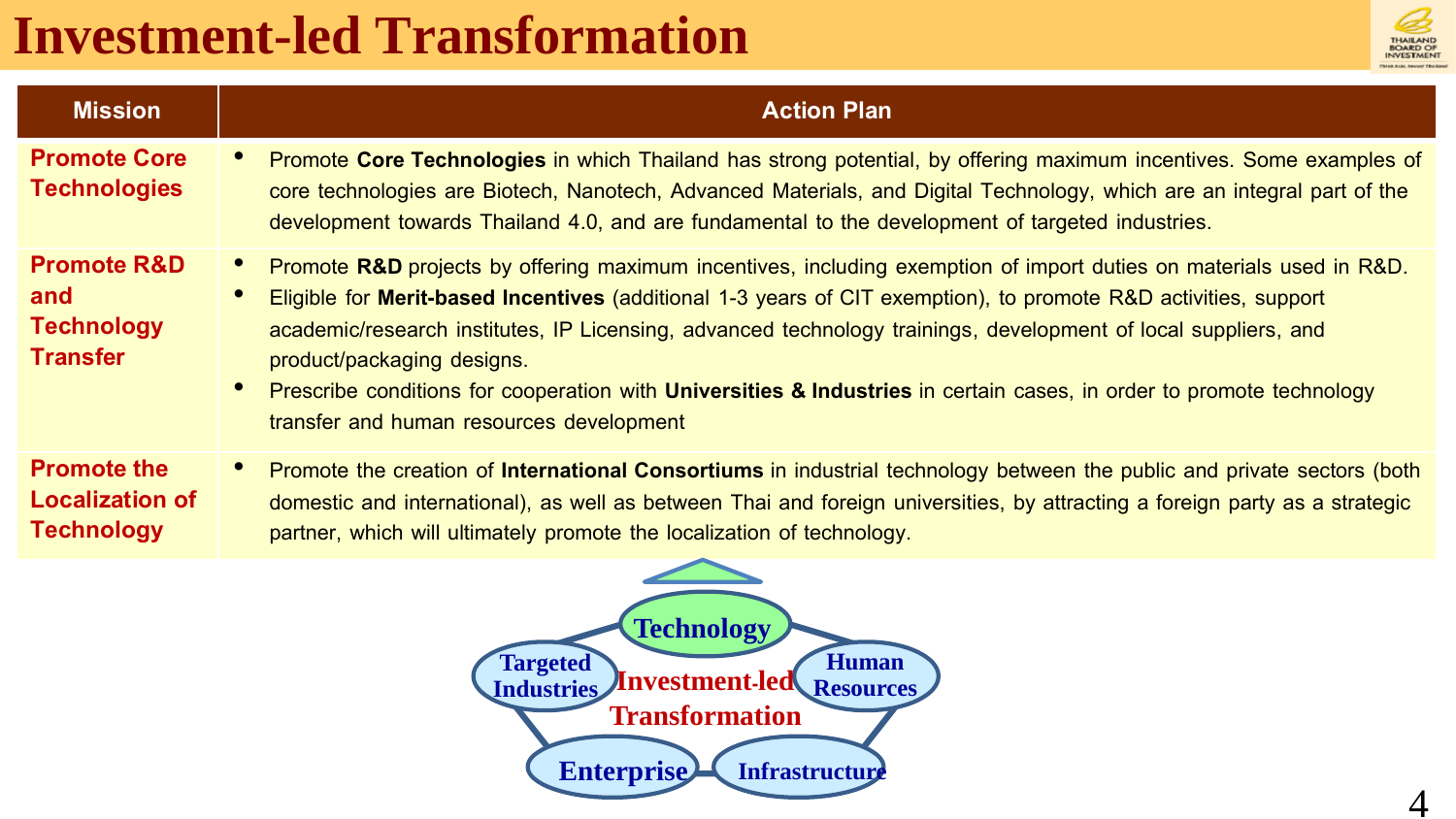## **Investment-led Transformation**



5



| <b>Mission</b>                                        | <b>Action Plan</b>                                                                                                                                                                                                                                                                                                                                                                                                                                                                                                                     |
|-------------------------------------------------------|----------------------------------------------------------------------------------------------------------------------------------------------------------------------------------------------------------------------------------------------------------------------------------------------------------------------------------------------------------------------------------------------------------------------------------------------------------------------------------------------------------------------------------------|
| <b>Human</b><br><b>Resource</b><br><b>Development</b> | Cooperation programs with MOST, MOE, MOL and the private sector to enhance Thai human<br>resource readiness before entering into targeted industries. These include STI WiL, Talent Mobility,<br>Cooperative Education, and Dual Vocational Education and Training programs<br>Promote the private sector's educational/vocational training institutions by offering maximum<br>incentives<br>• Prescribe conditions for University & Industry cooperation in order to promote technology transfer to<br>Thai businesses and personnel |
| <b>Attract Talents</b><br>from abroad                 | Facilitating Visas & Work Permits via BOI's one-stop service center at Chamchuri Square<br><b>PIT</b> reduction for experts<br>Encourage foreign educational institutions/companies to establish academic institutions in Science &<br>Technology and other fields which have a shortage of experts                                                                                                                                                                                                                                    |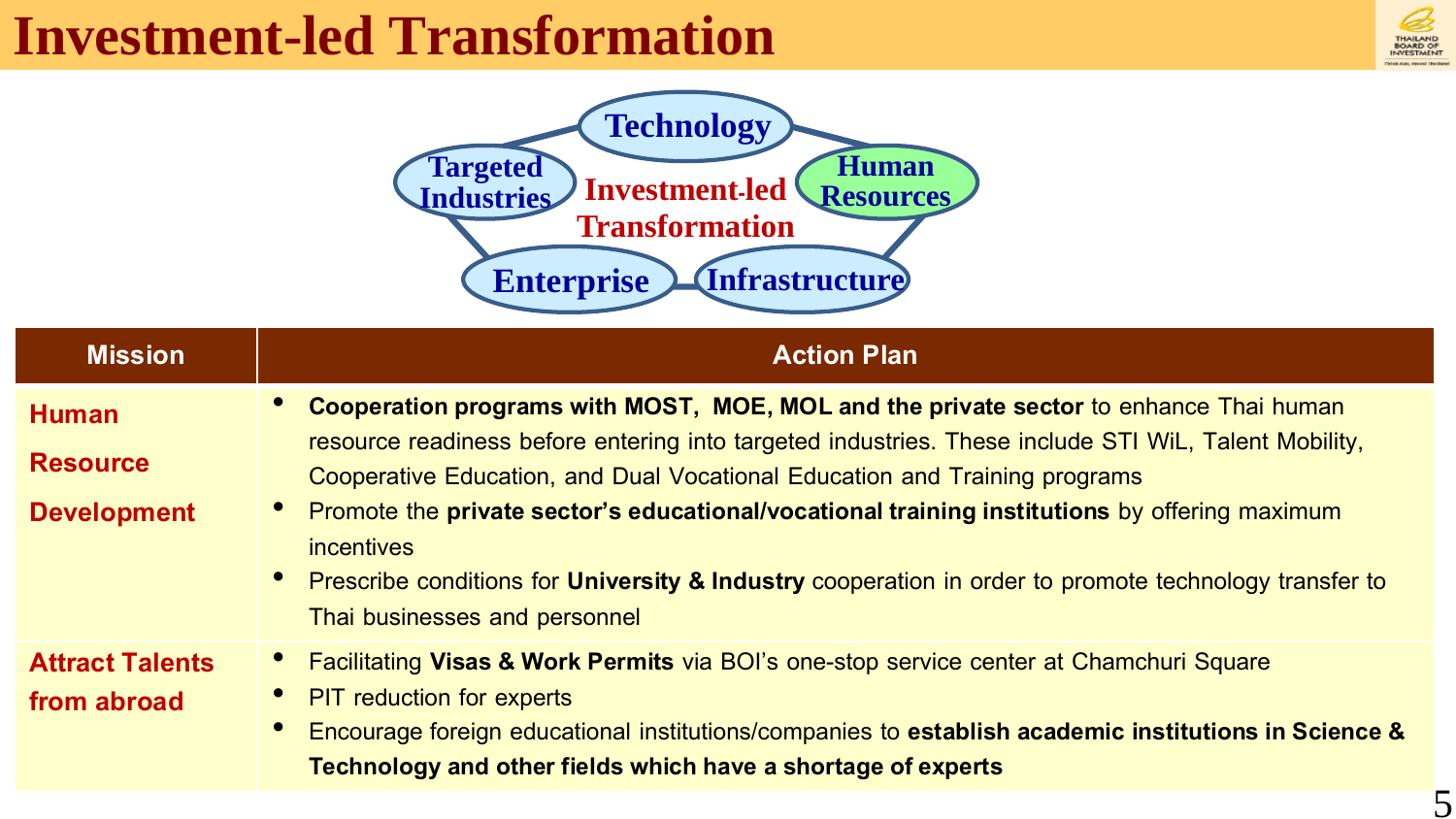

# **Investment Promotion Policy in 2017**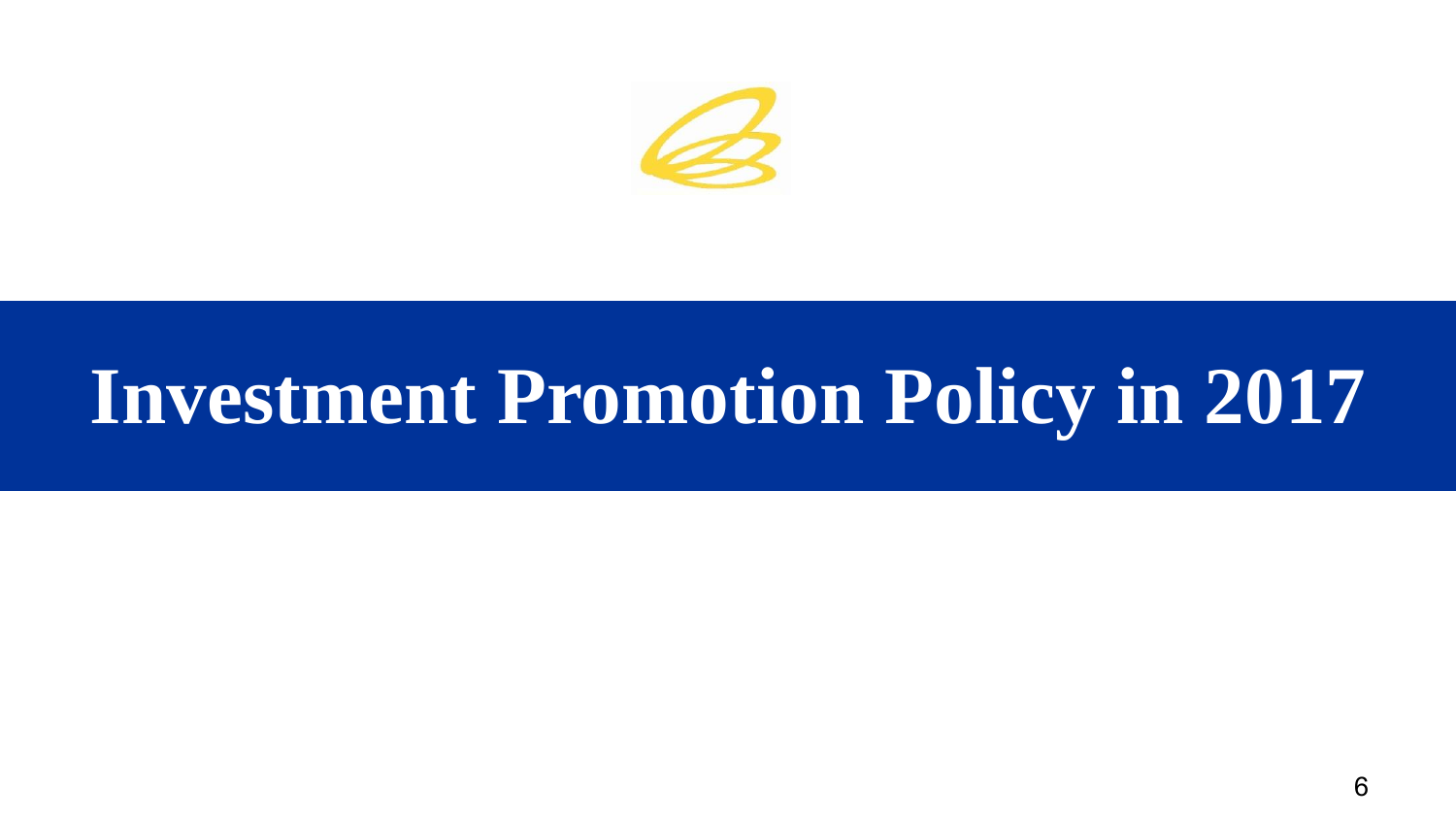## **Action Plans Under the Two Legislative Acts**



|                                    | <b>BOI</b>                                                                                                                                                                                                                                                                                                                                                                      | $BOI +$                                                                                                                                                                                                        | $BOI ++$                                                                                                                                                                                                                                                                  |
|------------------------------------|---------------------------------------------------------------------------------------------------------------------------------------------------------------------------------------------------------------------------------------------------------------------------------------------------------------------------------------------------------------------------------|----------------------------------------------------------------------------------------------------------------------------------------------------------------------------------------------------------------|---------------------------------------------------------------------------------------------------------------------------------------------------------------------------------------------------------------------------------------------------------------------------|
|                                    | <b>Investment Promotion Act</b>                                                                                                                                                                                                                                                                                                                                                 | <b>Revised Investment Promotion Act</b>                                                                                                                                                                        | <b>Competitiveness Enhancement Act</b>                                                                                                                                                                                                                                    |
| <b>Targets</b><br>for<br>promotion | <b>Sector-based</b><br>Promote investments in targeted<br>industries in accordance with<br>the Seven-Year Investment<br>Promotion Strategy (2015-2021)                                                                                                                                                                                                                          | <b>Technology-based</b><br>Promote investments in core<br>technologies in which Thailand has<br>high potential                                                                                                 | <b>Strategic Investment</b><br>Promote investment that is in line with<br>Thailand 4.0 and the National Agenda.<br>New technologies and high-impact<br>investments which cannot be attracted<br>by other incentives.                                                      |
| <b>Core</b><br><b>incentives</b>   | CIT exemption $\leq 8$ years<br>$\leq$ 50% CIT reduction $\leq$ 10 years<br>Deduction up to 70% of the<br>invested capital on net profit<br>derived within 10 years (ITA)<br>Exemption of import duties on<br>machinery, raw materials, materials<br>imported for R&D purposes<br>Non-tax incentives, e.g. permission<br>to own land, permission to bring in<br>foreign experts | CIT exemption for 9-13 years for<br>projects that utilize advanced<br>technology and innovation, or R&D<br>projects as prescribed by the<br><b>Board</b><br>Other incentives in accordance<br>with the BOI Act | CIT exemption not exceeding 15<br><b>years</b> for targeted industries<br><b>10 billion baht grants for</b><br>investment projects engaged in<br>R&D, innovation or human resource<br>development in specific areas<br>Other incentives in accordance with<br>the BOI Act |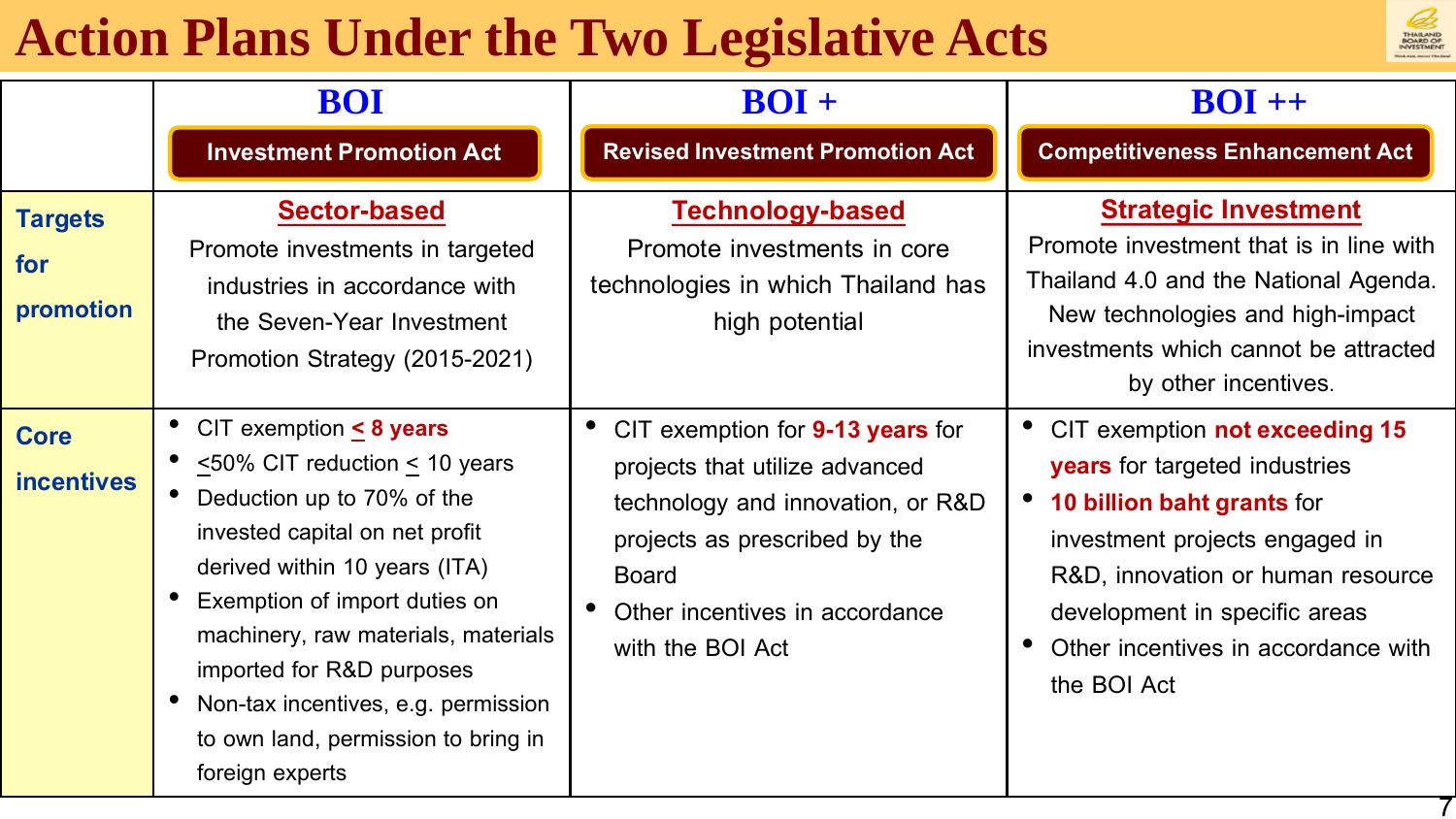## **Investment Promotion Policy in 2017**





- incentives and ease conditions for Thai SMEs
- foods & non-foods)
- Community Tourism (tourism infrastructure & attractions)
- utilization, reduction of environmental impacts
- Upgrade machinery for efficiency enhancement, e.g. automation
- Invest in R&D/engineering design for efficiency improvements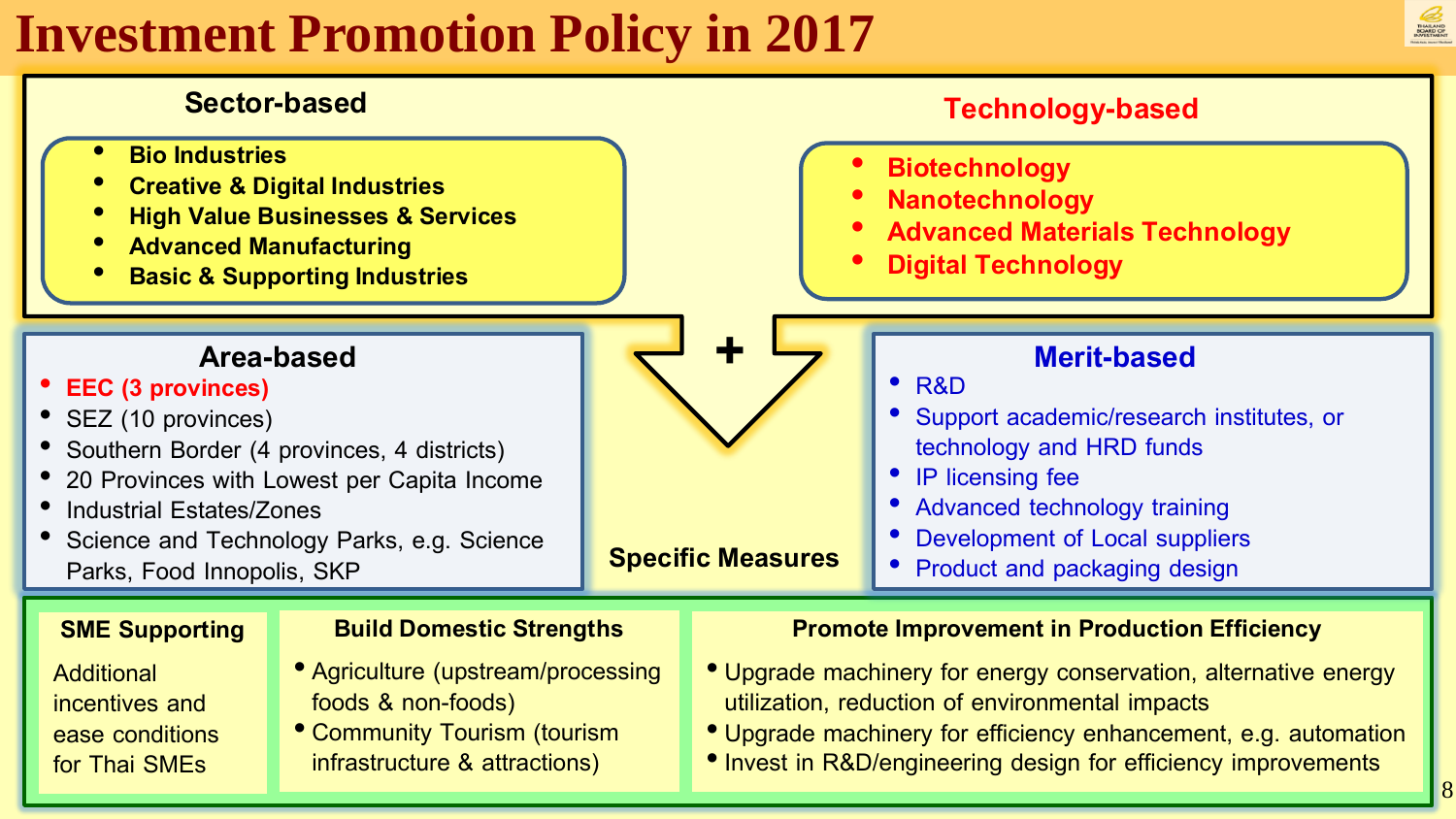#### **Sector-based Incentives**





- **A1:** Knowledge-based activities, focusing on R&D and design to enhance the country's competitiveness
- A2: Activities in infrastructure for the country's development, activities using advanced technology to create value added, with none or very few existing investments in Thailand
- **A3:** High technology activities which are important to the country's development, with a few investments already existing in Thailand
- **A4:** Activities with lower technology than A1-A3 but add value to domestic resources and strengthen supply chain
- **B1-B2:** Supporting industries that do not use high technology but are still important to value chain

|           | <b>Exemption of</b><br><b>Corporate Income Tax</b> | <b>Exemption of Import</b><br><b>Duty on Machinery</b> | <b>Exemption of import duty on</b><br>raw material imported for use<br>in production for export | Non-tax |
|-----------|----------------------------------------------------|--------------------------------------------------------|-------------------------------------------------------------------------------------------------|---------|
| A1        | 8 years (No Cap) + Merit                           |                                                        |                                                                                                 |         |
| A2        | 8 years + Merit                                    |                                                        |                                                                                                 |         |
| A3        | 5 years + Merit                                    |                                                        |                                                                                                 |         |
| <b>A4</b> | 3 years + Merit                                    |                                                        |                                                                                                 |         |
| <b>B1</b> | 0 year + Merit (some activities)                   |                                                        |                                                                                                 |         |
| <b>B2</b> |                                                    |                                                        |                                                                                                 |         |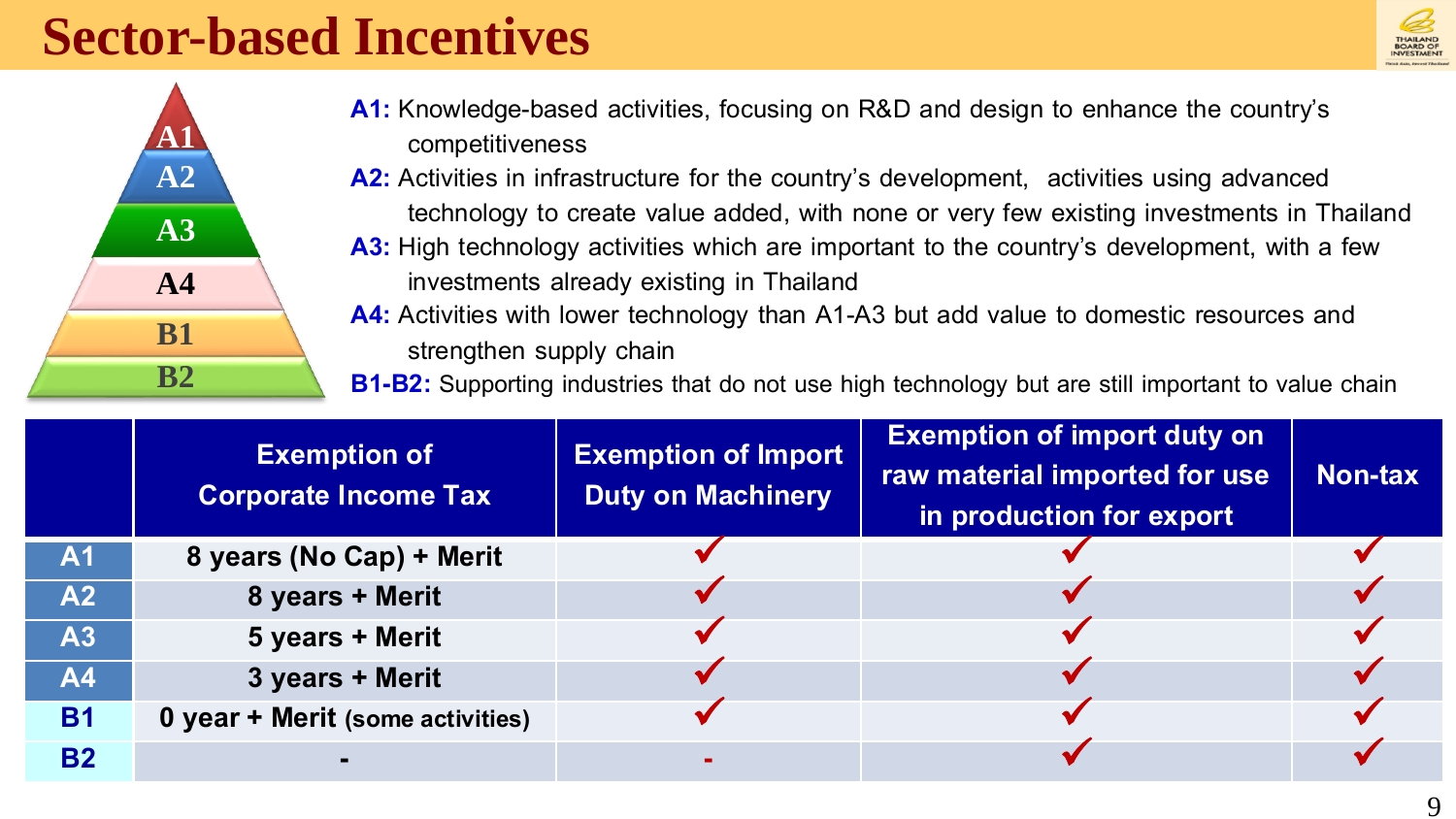## **Investment Promotion Policy in 2017**





- **Additional** incentives and ease conditions for Thai SMEs
- foods & non-foods)
- Community Tourism (tourism infrastructure & attractions)
- utilization, reduction of environmental impacts
- Upgrade machinery for efficiency enhancement, e.g. automation
- Invest in R&D/engineering design for efficiency improvements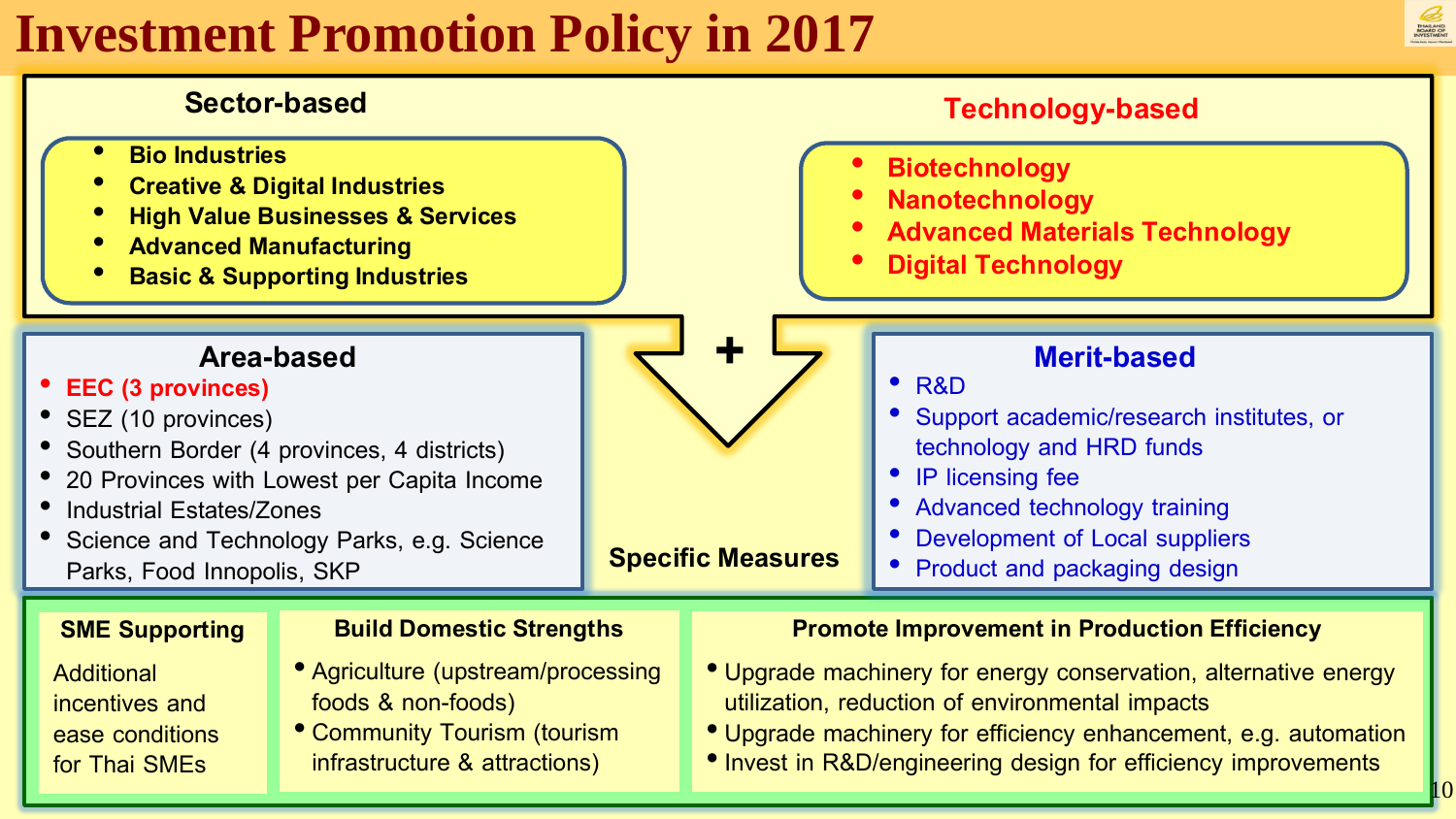## **Targeted Core Technologies**

| <b>THAILAND</b><br><b>BOARD OF</b><br><b>INVESTMENT</b> |
|---------------------------------------------------------|
|                                                         |

| <b>Biotechnology</b>                         |                                                                        |
|----------------------------------------------|------------------------------------------------------------------------|
| Cell Culture / Tissue Engineering Technology | Advanced                                                               |
| Gene and Molecular Technology                | Composite                                                              |
|                                              | Functional                                                             |
| <b>Genetic Engineering Technology</b>        | Photonics                                                              |
| <b>Omics Technology</b>                      | <b>Printed Ele</b>                                                     |
| <b>Biodegradable Materials Technology</b>    | Advanced                                                               |
| <b>Bioinformatics</b>                        | Materials (                                                            |
| <b>Advanced Bioprocessing Technology</b>     | <b>Energy Sto</b>                                                      |
| <b>Bio-Analytical Technology</b>             | Big Data A                                                             |
| <b>Biomaterial Production Technology</b>     | Decentraliz                                                            |
| <b>Nanotechnology</b>                        | Human Co                                                               |
| Drug Delivery System                         | Internet of                                                            |
| Nano-encapsulation                           | Natural La<br>Virtual &                                                |
| Nanofiber Technology                         | Digital Eng                                                            |
| Nanomaterials Syntheses                      | Software T                                                             |
| Membrane Technology                          | Embedded                                                               |
|                                              | <b>Smart Grid</b>                                                      |
| <b>Adsorption Technology</b>                 | Wearable 7                                                             |
| Nano-characterization and Testing            | Artificial I <sub>1</sub>                                              |
| <b>Nanostructure Fabrication</b>             | <b>Sensor Tec</b>                                                      |
|                                              | <b>Automatio</b>                                                       |
| Surface Coating/Engineering Technology       | $\mathbf{D}_{\mathbf{a}}$ $\mathbf{b}_{\mathbf{a}}$ tiggs $\mathbf{T}$ |

| <b>Advanced Materials Technology</b>                             |  |
|------------------------------------------------------------------|--|
| <b>Advanced Catalyst Technology</b>                              |  |
| <b>Composite Materials Technology</b>                            |  |
| <b>Functional Materials Technology</b>                           |  |
| Photonics & Optical Technology                                   |  |
| Printed Electronics and Organic Electronics                      |  |
| <b>Advanced Materials Forming Process</b>                        |  |
| Materials Characterization Technology                            |  |
| <b>Energy Storage</b>                                            |  |
| <b>Digital Technology</b>                                        |  |
| <b>Big Data Analytics Technology</b>                             |  |
| <b>Decentralized Sequential Transaction Database</b>             |  |
| Human Computer Interaction Technology / Brain Computer Interface |  |
| <b>Internet of Things Technology</b>                             |  |
| <b>Natural Language Processing Technology</b>                    |  |
| Virtual & Augmented Reality Technology                           |  |
| Digital Engineering and Manufacturing Technology                 |  |
| <b>Software Testing Technology</b>                               |  |
| <b>Embedded Technology</b>                                       |  |
| <b>Smart Grid</b>                                                |  |
| Wearable Technology                                              |  |
| Artificial Intelligence Technology                               |  |
| <b>Sensor Technology</b>                                         |  |
| <b>Automation Technology</b>                                     |  |
| Robotics Technology                                              |  |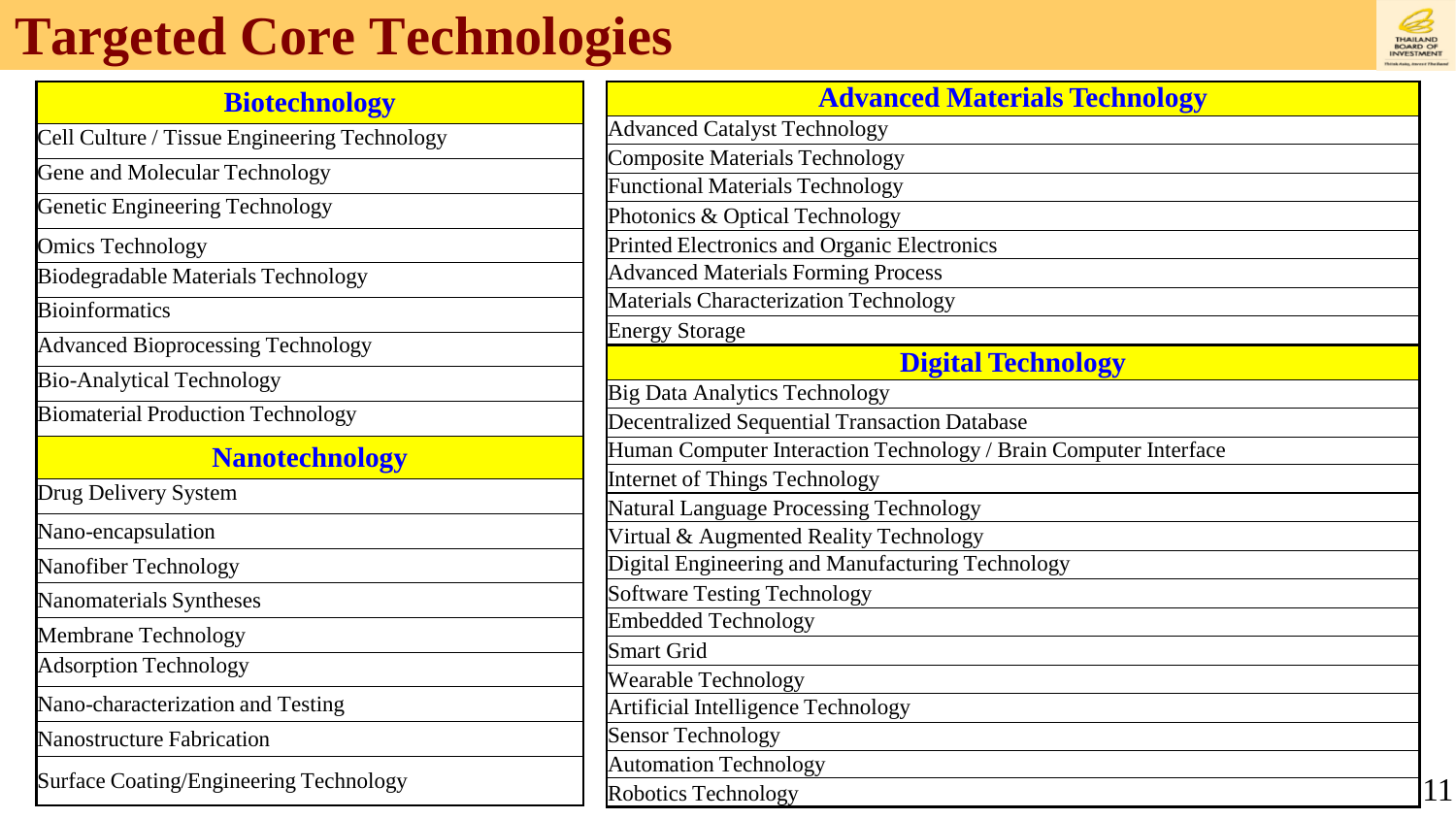

Additional incentives for investment in the development of Core Technologies in which **Thailand has potential to enhance the country's overall competitiveness and industries. Projects must be engaged in technology transfer by cooperating with educational/research institutions as stipulated by the Board, e.g. Technology Research Consortium 1**

**CIT Exemption for 10years+ Merit (1-3 years) = Maximum of 13 years**

#### **Targeted Core Technologies Enabling Services**

- **Biotechnology**
- **Nanotechnology**
- **Advanced Materials Technology**
- **Digital Technology**

- **1. Research and Development**
- **2. Vocational Training Centers (only in S&T)**
- **3. Electronics Design**
- **4. Engineering Design**
- **5. Scientific Laboratories**
- **6. Calibration Services**

\* For 2-6, only projects that utilize advanced technology, as approved by the Board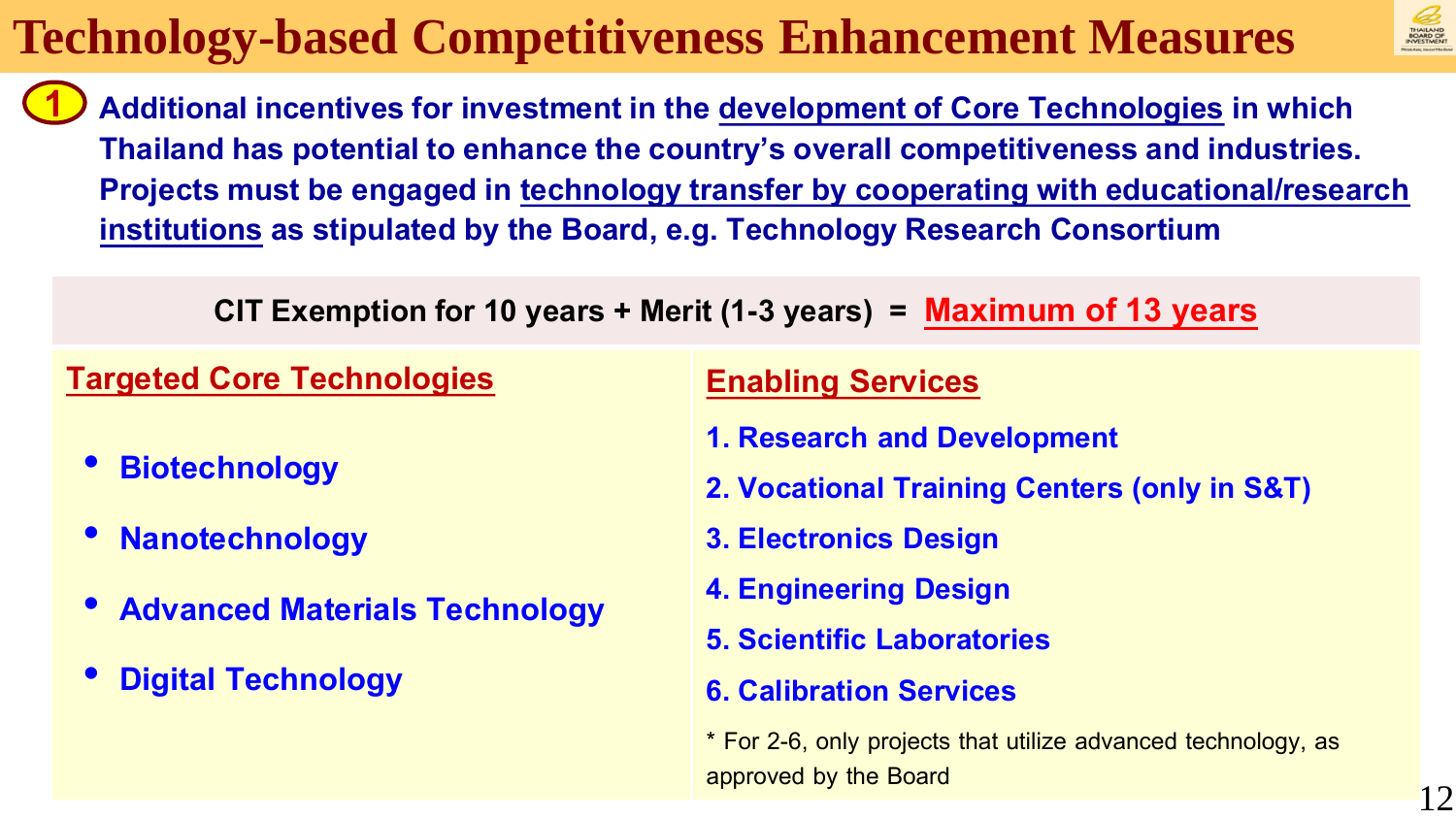

### **Examples of centers of excellence ready to work hand in hand with the industrial sector to develop Core Technologies**

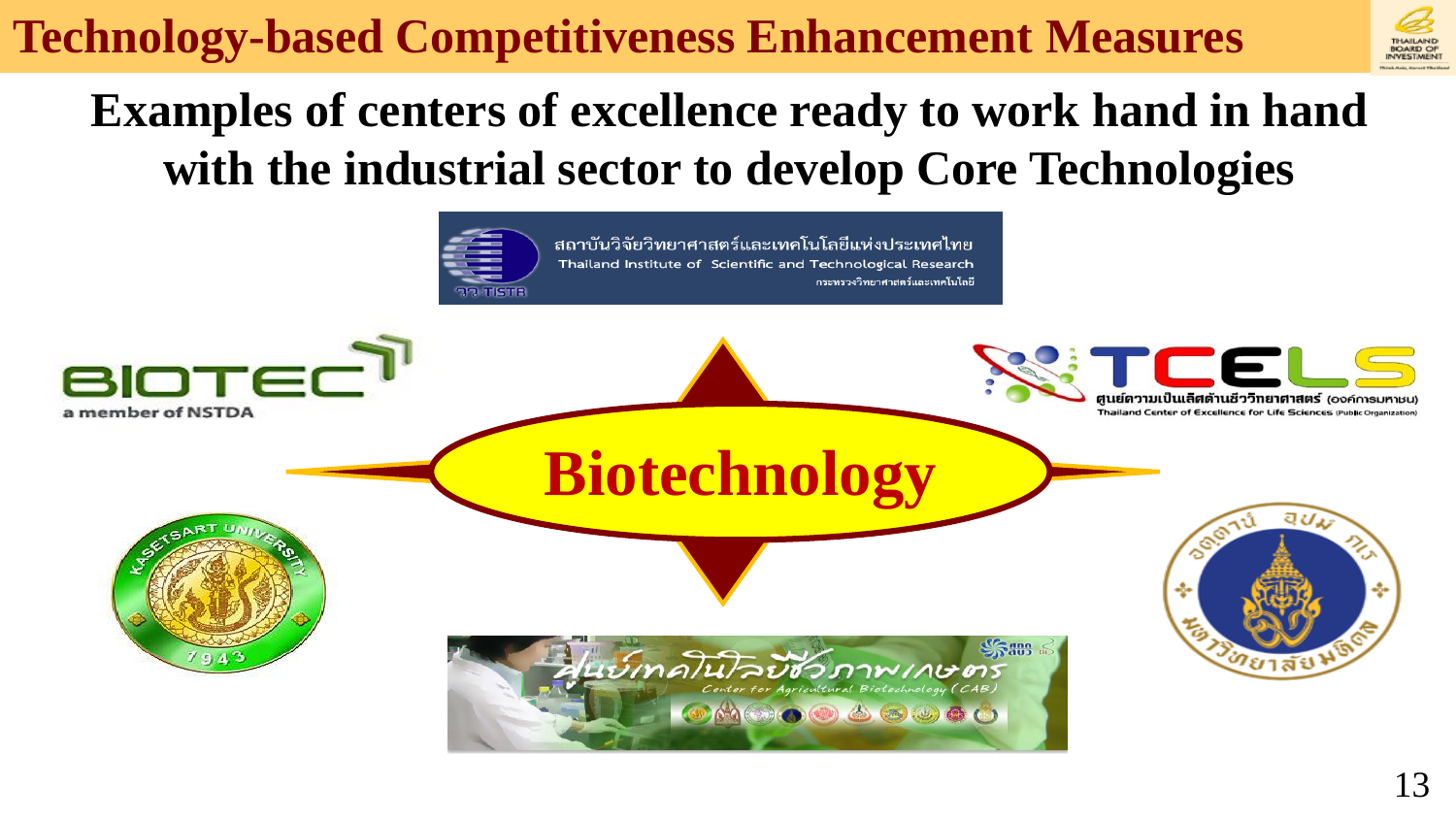

#### **Improvement of Merit-based Incentives**

**Types of eligible investments/expenditures**

- **1. R&D: In-house, outsourced in Thailand or**  *joint R&D with overseas institutes*
- **2. Donations to technology and HRD funds, educational institutes, specialized training centers, R&D institutes or governmental agencies in the S&T field**
- **3. IP acquisition/licensing fees for commercializing technology developed in Thailand**
- **4. Advanced technology training 100% 200%**

**2**

- **5. Development of local suppliers with at a least 51% Thai shareholding in advanced technology training and technical assistance**
- **6. Product & packaging design: In-house or outsourced in Thailand 100% 200%**

|  | <b>Additional Cap</b><br>(% investment capital<br>/expenditure incurred) |             |
|--|--------------------------------------------------------------------------|-------------|
|  | <b>Original</b>                                                          | <b>New</b>  |
|  | 200%                                                                     | 300%        |
|  | 100%                                                                     | 100%        |
|  | 100%                                                                     | 200%        |
|  | 100%                                                                     | 200%        |
|  | 100%                                                                     | 200%        |
|  | <b>100%</b>                                                              | <b>200%</b> |

#### **Additional incentives will be granted depending on**

| % of qualified<br>investments/<br>expenditures to<br>combined revenue<br>for the first three<br>years | <b>Additional</b><br><b>CIT</b><br>exemption<br>with<br>additional<br>cap |
|-------------------------------------------------------------------------------------------------------|---------------------------------------------------------------------------|
| $1\%$<br>or $>$ 200 MB.                                                                               | 1 year                                                                    |
| 2%<br>or $>400$ MB.                                                                                   | 2 years                                                                   |
| 3%<br>or $>600$ MB.                                                                                   | 3 years                                                                   |
|                                                                                                       |                                                                           |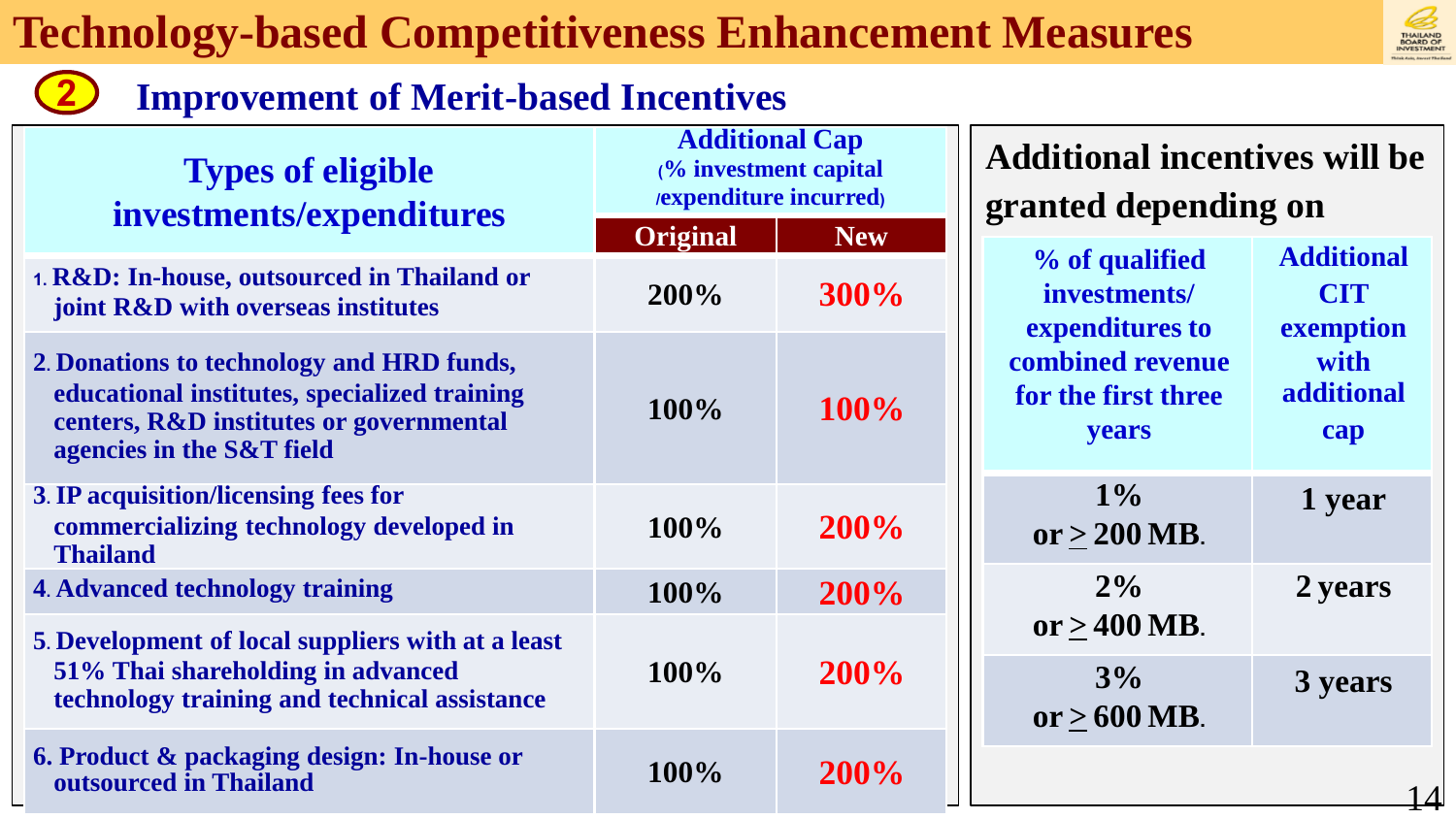

- **Import duty exemptions on materials imported for R&D purposes and related testing for R&D activities, biotechnology activities and testing related to R&D 3**
	- **Materials imported for R&D purposes or related testing, e.g. prototype materials, chemicals, plants or animals, etc.**
	- **Eligible for 1-year exemption period, which can be renewed annually.**





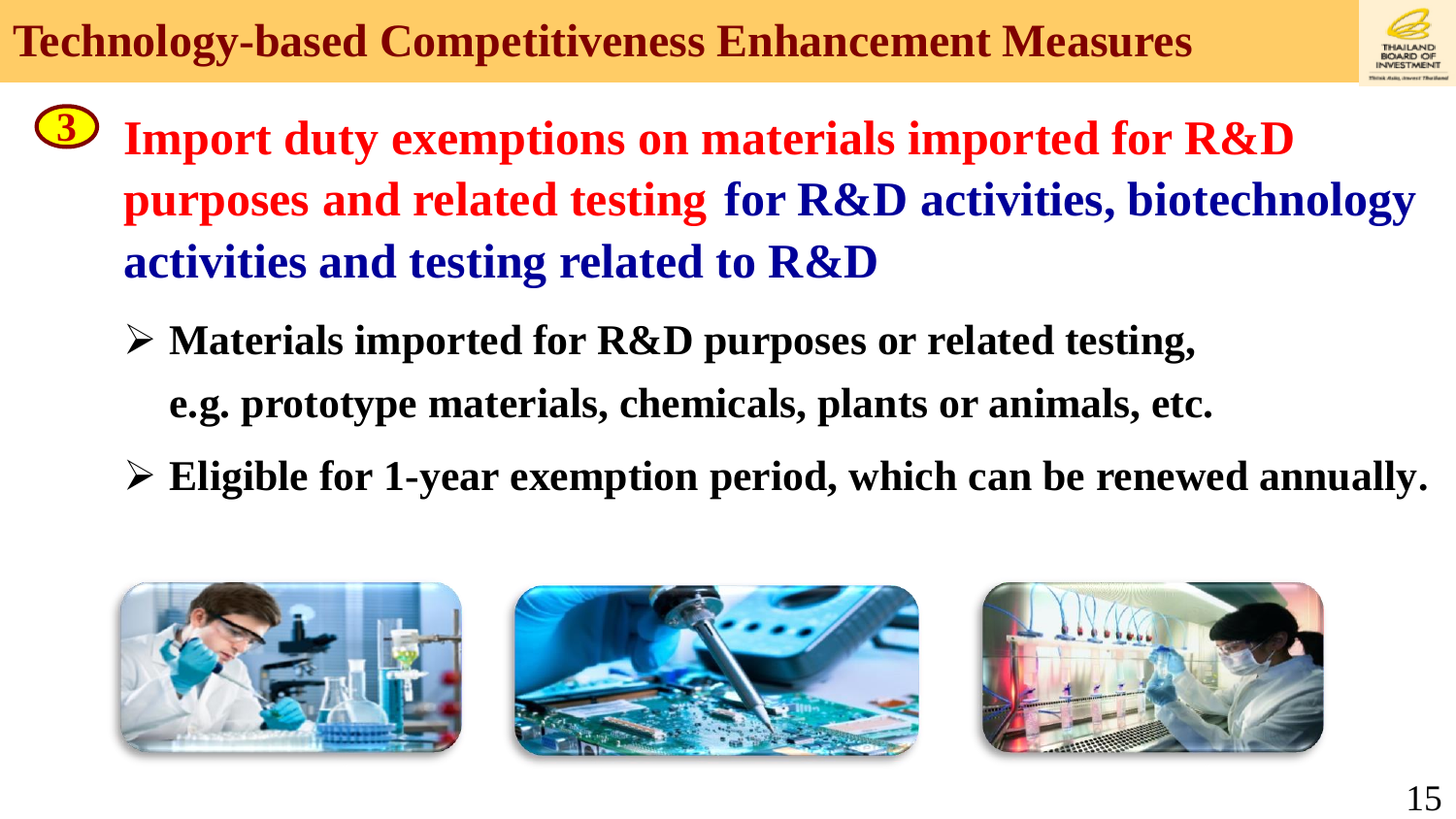## **Investment Promotion Measures in the EEC**



**(Chachoengsao, Chonburi, Rayong)**

- **Next-Generation Automotive**
- **Smart Electronics**
- **Eco-friendly Petrochemicals and Bio-Chemicals**
- **Automation and Robotics**
- **Aviation**
- **Medical Hub**
- **Affluent, Medical & Wellness Tourism**
- **Food for the Future**
- **Digital**
- **Targeted Industries in the EEC**  $\rightarrow$  Emphasize on projects that will enhance **competitiveness in the EEC such as:**
	- **Targeted industries that utilize advanced technologies**
	- **Infrastructure development**
	- **Development of tourist destinations**
	- **R&D and high-value services**
	- **Projects eligible for CIT exemption (Group A)shall be given an additional 50% CIT reduction for 5 years**
	- **Incentives will be granted in line with the Competitiveness Enhancement Act for Strategic Projects located in the EEC special zones including a maximum CIT exemption of 15 years + grants**
	- **Incorporate supporting tools from various agencies as well as eliminate barriers, rules and regulations in order to generate real, high-value investments**
	- **One Stop Service to facilitate investment in the area**